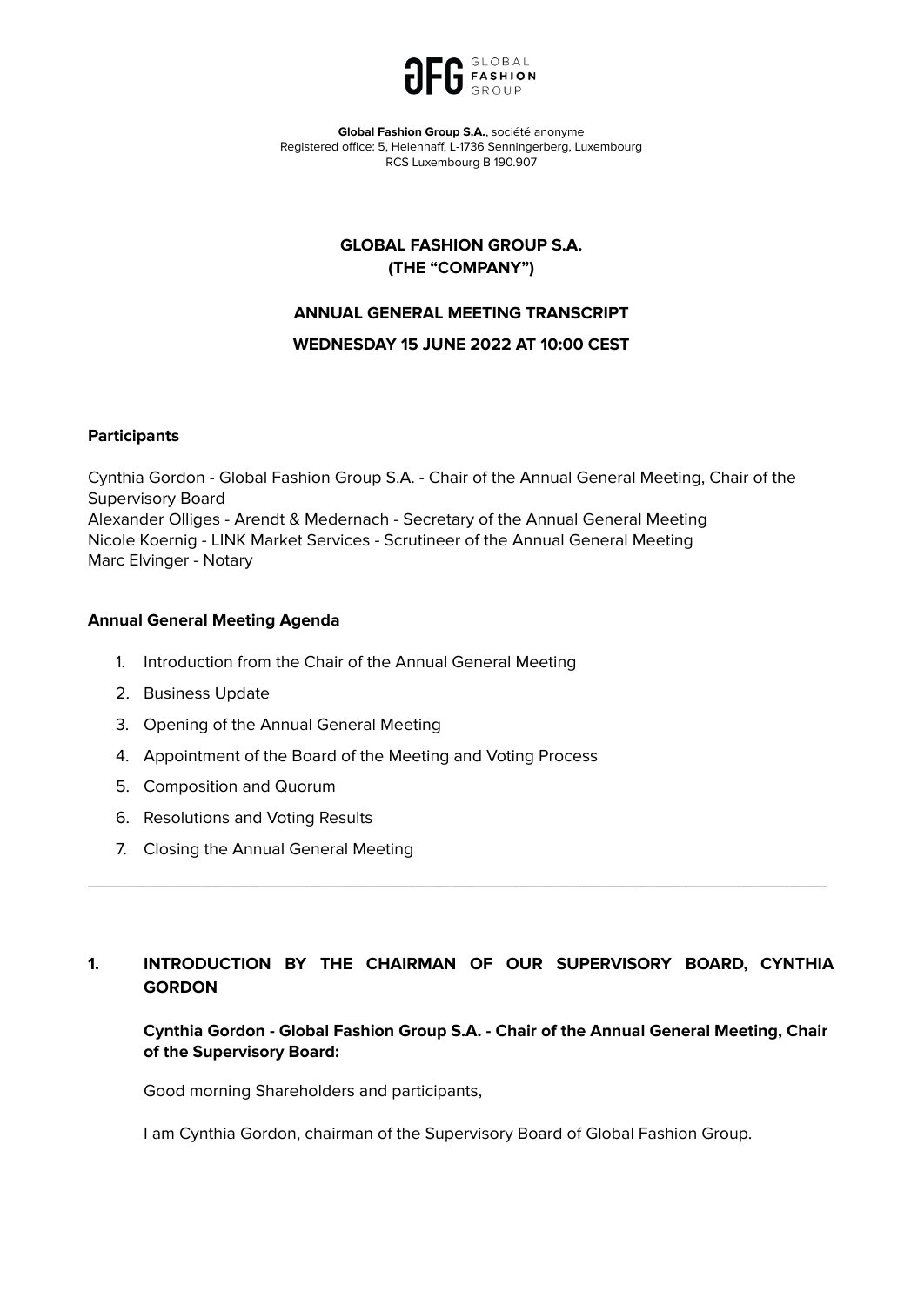

Welcome to the general meeting of shareholders. Once again, we are holding the meeting virtually, as permitted by Luxembourg legislation, in light of the ongoing pandemic.

This general meeting is held by video conference, which we have initiated from Luxembourg. The supervisory board wishes to clarify that, although this meeting does not allow for interaction between Global Fashion Group's supervisory and management boards and the attending shareholders which we regret, we are hopeful that this will not continue to be the case and we look forward to enabling shareholder engagement for future shareholders' meetings.

Thank you to our shareholders who participated in this year's general meeting - we value your engagement and feedback.

# **2. BUSINESS UPDATE**

# **Cynthia Gordon - Global Fashion Group S.A. - Chair of the Annual General Meeting, Chair of the Supervisory Board:**

2021 was another significant year for GFG.

The Group celebrated its 10th anniversary and reached many milestones despite fashion demand still recovering to pre-pandemic levels in GFG's markets - and the continued fluctuation of consumer sentiment.

In 2021, GFG continued to take steps in achieving its ambition of becoming a €10 billion NMV business, raising further capital through an issuance of €375 million convertible bonds and ending the year with a 24% growth in NMV and c.€14m Adjusted EBITDA.

Operating across diverse regions, all at different e-commerce maturity levels with varying locally specific challenges, GFG has continued to respond to this reality and to improve the consistency and performance of its People & Planet Positive agenda. The Group delivered against all of its sustainability targets at the end of 2021.

2022 will be another significant year for GFG and the world, as we face a climate and humanitarian crisis. As a global community, together with the GFG team, our customers and shareholders, we must stand together to drive the change.

We are thankful to all of our existing and new shareholders, GFG's customers and brand partners who continue to support the business. Most of all, a huge thank you to the GFG team, particularly front line staff in our customer warehouses and delivery teams, who continue to ensure customers receive a seamless service.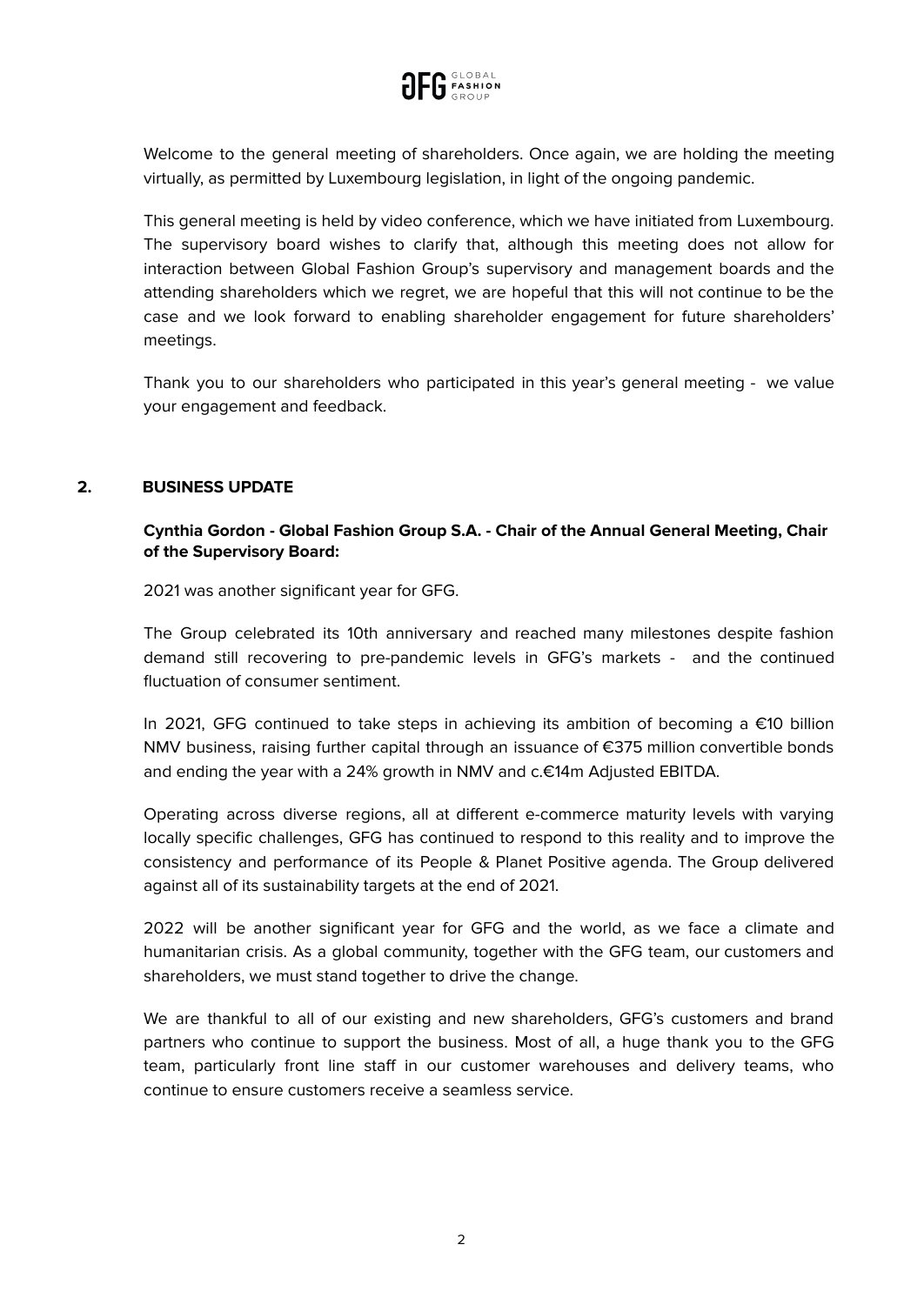

## **3. OPENING OF THE GENERAL MEETING**

# **Cynthia Gordon - Global Fashion Group S.A. - Chair of the Annual General Meeting, Chair of the Supervisory Board:**

I now open this annual shareholders' meeting and welcome all shareholders and participants. I would like to introduce some key attendees.

We welcome Alexander Olliges from Arendt & Medernach and Nicole Koernig of Link Market Services. As some of our resolutions relating to the authorized capital and the share cancellation require adjustments to the articles of association, we are pleased to welcome notary Maître Marc Elvinger to this video conference to enact the resolutions.

I will walk you through the resolutions proposed and announce the votes.

## **4. APPOINTMENT OF THE BOARD OF THE MEETING AND VOTING PROCESS**

# **Cynthia Gordon - Global Fashion Group S.A. - Chair of the Annual General Meeting, Chair of the Supervisory Board:**

I will chair this AGM, Alexander Olliges is appointed as secretary and Nicole Koernig is the scrutineer of the Meeting.

I remind the attending shareholders that no votes may be cast during the Meeting. The shareholders were required to cast their voting rights before this Meeting.

Following each proposal, I will announce the voting results.

## **5. COMPOSITION AND QUORUM**

# **Cynthia Gordon - Global Fashion Group S.A. - Chair of the Annual General Meeting, Chair of the Supervisory Board:**

I confirm that the Meeting has been duly convened by a convening notice containing the agenda of the Meeting, which has been published in the RESA, the Luxembourg newspaper Tageblatt and via the DGAP on 12 May 2022. The AGM has also been convened in accordance with the requirements of the Shareholder Rights Directive II. The convening notice has been submitted to the members of the Management Board, the Supervisory Board and to our auditors.

I note that, based on the attendance list, shareholders representing **80,556,685 (eighty million, five hundred fifty-six thousand, six hundred and eighty-five)** common shares have cast their votes by appointing a proxy. Moreover, shareholders representing **84,171,428 (eighty-four million, one hundred seventy-one thousand, four hundred and twenty-eight)** common shares have cast their votes by correspondence.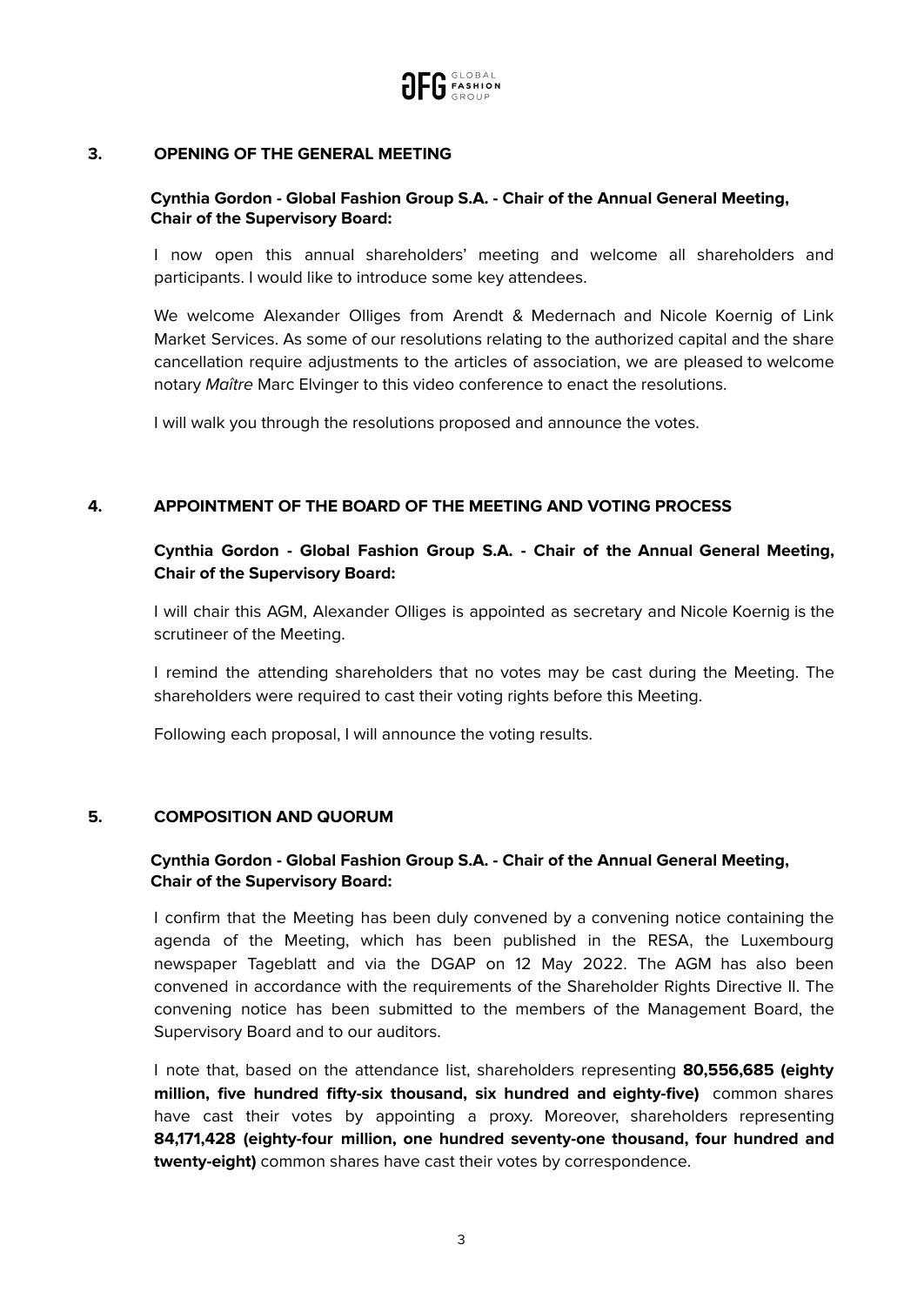

Altogether, shareholders representing **164,728,113 (one hundred sixty-four million, seven hundred twenty-eight thousand, one hundred and thirteen)** common shares cast their votes out of **220,292,912 (two hundred twenty million, two hundred ninety-two thousand, nine hundred and twelve**) issued common shares of the Company.

I note that the required conditions to adopt the resolution 24 of the agenda, i.e. at least half of the share capital being present or represented, are fulfilled. I remind the attending shareholders that no votes are required for the agenda item 1, the agenda items 2-23 are adopted with a simple majority and the agenda item 24 is adopted by a majority of two thirds of the votes validly cast.

# **6. RESOLUTIONS & VOTING RESULTS**

**Cynthia Gordon - Global Fashion Group S.A. - Chair of the Annual General Meeting, Chair of the Supervisory Board:**

The Meeting now passes on to the items of the agenda:

## **FIRST RESOLUTION**

I present to the general meeting the combined consolidated management report of the management board of the Company and the report of the independent auditor on the Company's consolidated accounts for the financial year ended 31 December 2021 prepared in accordance with the International Financial Reporting Standards as adopted by the European Union) and on the Company's annual accounts for the financial year ended 31 December 2021 prepared in accordance with Luxembourg Generally Accepted Accounting Principles.

I remind you that no vote is required on this resolution.

## **SECOND RESOLUTION**

I propose that the general meeting of shareholders approve the consolidated accounts for the financial year which ended on 31 December 2021 showing a balance sheet total of **one billion five hundred and forty-four million, seven hundred thousand euro (EUR 1,544,700,000)**, as presented by the Management Board.

I note that the votes in respect of this resolution were cast as follows:

**YES votes: 164, 055, 294 (one hundred and sixty-four million, fifty-five thousand, two hundred and ninety-four) = 100%**

**NO votes: 0 (zero) = 0%**

**ABSTENTIONS: 672, 819 (six hundred and seventy-two thousand, eight hundred and nineteen)**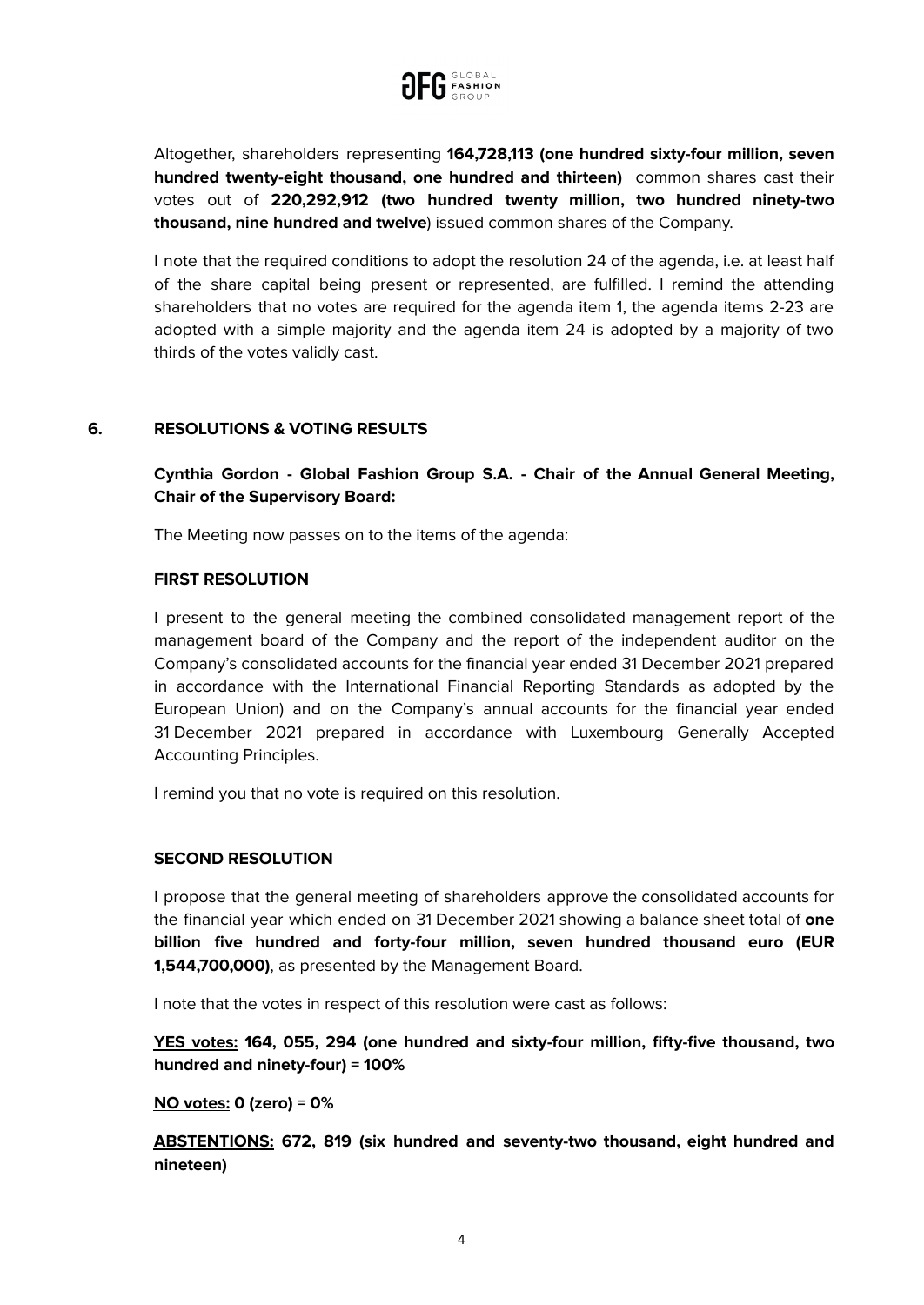

In light of the result, the resolution is therefore adopted.

# **THIRD RESOLUTION**

I propose that the general meeting of shareholders approve the annual accounts for the financial year which ended on 31 December 2021 showing a balance sheet total of **one billion five hundred and seventy-six million, sixty-eight thousand, nine hundred and ninety-five euro and ninety-two cents (EUR 1,576,068,995.92)**, as presented by the Management Board.

I note that the votes in respect of this resolution were cast as follows:

**YES votes: 164,055,294 (one hundred and sixty-four million, fifty-five thousand, two hundred and ninety-four) = 100%**

**NO votes: 0 (zero) = 0%**

**ABSTENTIONS: 672, 819 (six hundred and seventy-two thousand, eight hundred and nineteen)**

In light of the result, the resolution is therefore adopted.

# **FOURTH RESOLUTION**

I propose that the general meeting of shareholders acknowledge a **loss** of **sixty-three million, four hundred and sixty-four thousand, one hundred and eighteen euro and eighteen cents (EUR 63,464,108.18**) and resolves to allocate it as follows:

- Results of the financial year 2021: **EUR - 63.5 million**
- Losses of the previous financial year brought forward: **EUR 2,316.9 million**
- Losses to be carried forward to the following financial year: **EUR 2,380.3 million**

I note that the votes in respect of this resolution were cast as follows:

**YES votes: 164, 666, 796 (one hundred and sixty-four million, six hundred and sixty-six thousand, seven hundred and ninety-six) = 100%**

## **NO votes: 0 (zero) = 0%**

## **ABSTENTIONS: 61, 317 (sixty-one thousand, three hundred and seventeen)**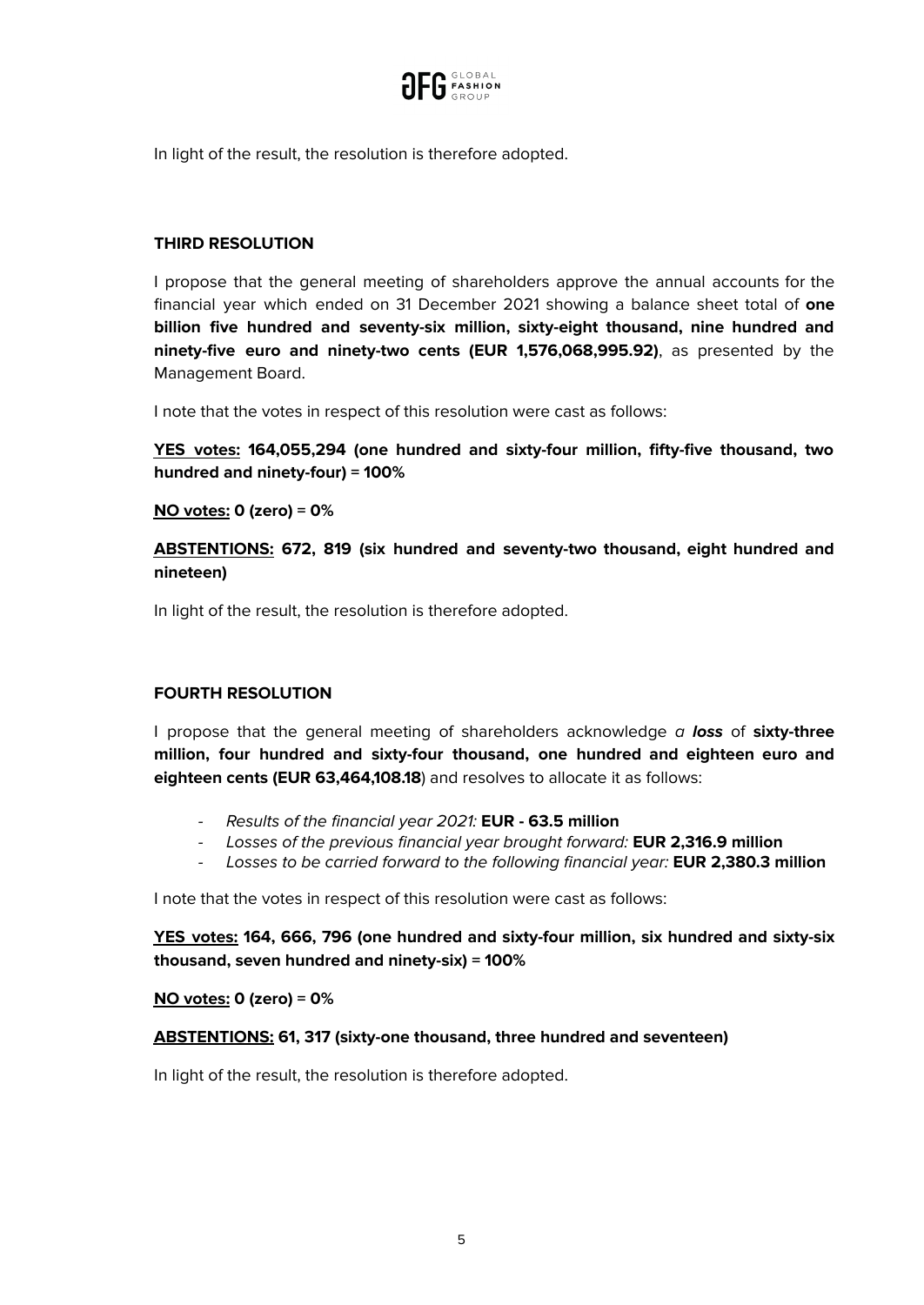

# **FIFTH TO FOURTEENTH RESOLUTION**

I propose that the general meeting grant discharge to the following persons for the exercise of their respective mandates during the financial year ended 31 December 2021:

(i) Christoph Barchewitz, member of the Management Board. I note that the votes in respect of this resolution were cast as follows:

**YES votes: 163, 199, 129 (one hundred and sixty-three million, one hundred and ninety-nine thousand, one hundred and twenty-nine) = 99.44%**

**NO votes: 917, 216 (nine hundred and seventeen thousand, two hundred and sixteen) = 0.56%**

**ABSTENTIONS: 611, 768 (six hundred and eleven thousand, seven hundred and sixty-eight)**

In light of the result, the resolution is therefore adopted.

(ii) Patrick Schmidt, member of the Management Board. I note that the votes in respect of this resolution were cast as follows:

**YES votes: 163, 195, 605 (one hundred and sixty-three million, one hundred and ninety-five thousand, six hundred and five) = 99.44%**

**NO votes: 917, 216 (nine hundred and seventeen thousand, two hundred and sixteen) = 0.56%**

**ABSTENTIONS: 615, 292 (six hundred and fifteen thousand, two hundred and ninety-two )**

In light of the result, the resolution is therefore adopted.

(iii) Matthew Price, member of the Management Board. I note that the votes in respect of this resolution were cast as follows:

**YES votes: 160, 484, 586 (one hundred and sixty million, four hundred and eighty-four thousand, five hundred and eighty-six) = 97.79%**

**NO votes: 3, 631, 759 (three million, six hundred and thirty-one thousand, seven hundred and fifty-nine) = 2.21%**

**ABSTENTIONS: 611, 768 (six hundred and eleven thousand, seven hundred and sixty-eight)**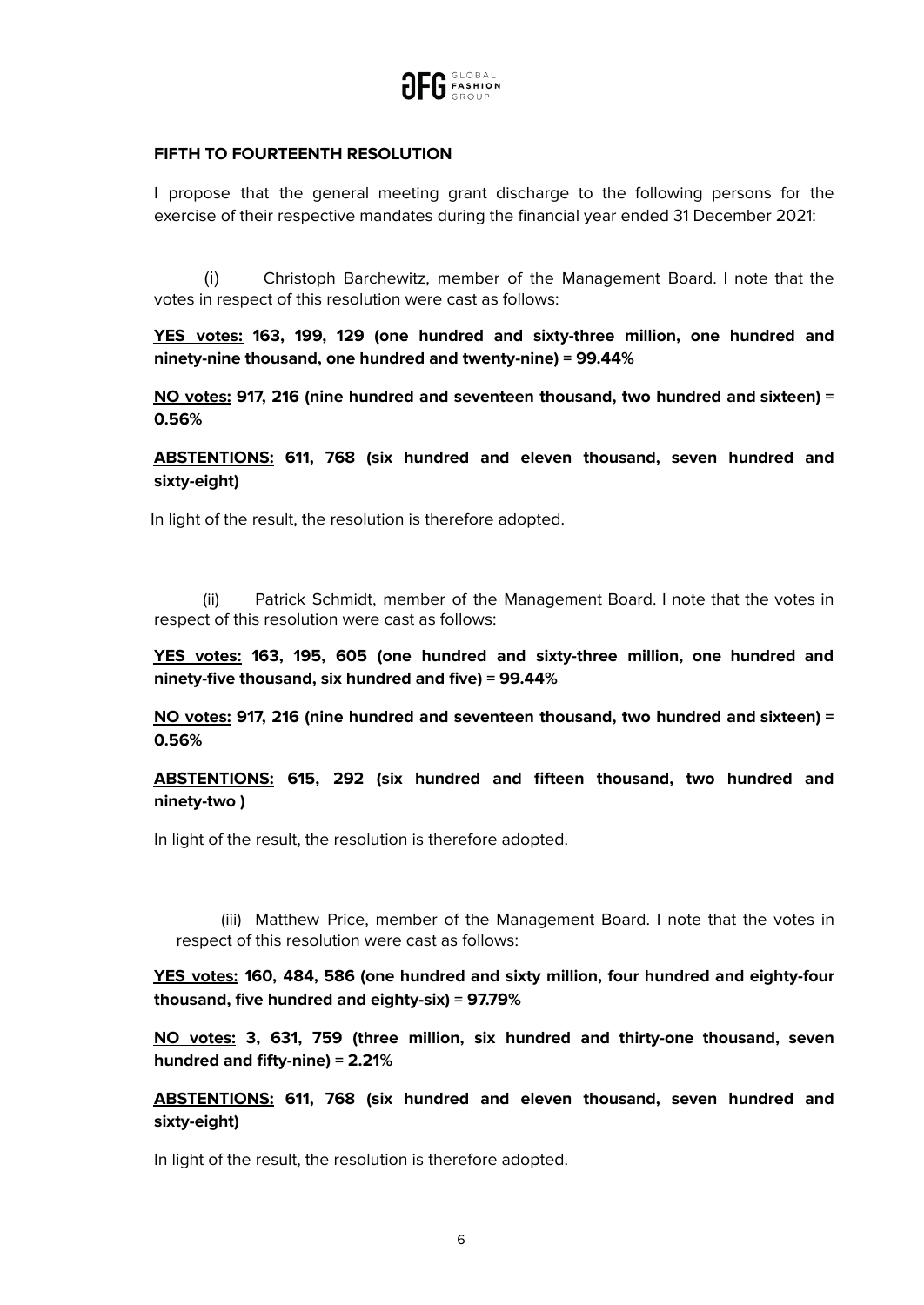

(iv) Georgi Ganev, member of the Supervisory Board. I note that the votes in respect of this resolution were cast as follows:

**YES votes: 163, 009, 339 (one hundred and sixty-three million, nine thousand, three hundred and thirty-nine) = 99.38%**

**NO votes: 1, 011, 421 (one million and eleven thousand, four hundred and twenty-one) = 0.62%**

**ABSTENTIONS: 707, 353 (seven hundred and seven thousand, three hundred and fifty three)**

In light of the result, the resolution is therefore adopted.

(v) Cynthia Gordon, member of the Supervisory Board. I note that the votes in respect of this resolution were cast as follows:

**YES votes: 163, 009, 339 (one hundred and sixty-three million, nine thousand, three hundred and thirty-nine) = 99.38%**

**NO votes: 1, 011, 421 (one million and eleven thousand, four hundred and twenty-one) = 0.62%**

**ABSTENTIONS: 707, 353 (seven hundred and seven thousand, three hundred and fifty-three)**

In light of the result, the resolution is therefore adopted.

(vi) Victor Herrero, member of the Supervisory Board. I note that the votes in respect of this resolution were cast as follows:

**YES votes: 163, 009, 339 (one hundred and sixty-three million, nine thousand, three hundred and thirty-nine) = 99.38%**

**NO votes: 1, 011, 421 (one million and eleven thousand, four hundred and twenty-one) = 0.62%**

**ABSTENTIONS: 707, 353 (seven hundred and seven thousand, three hundred and fifty-three)**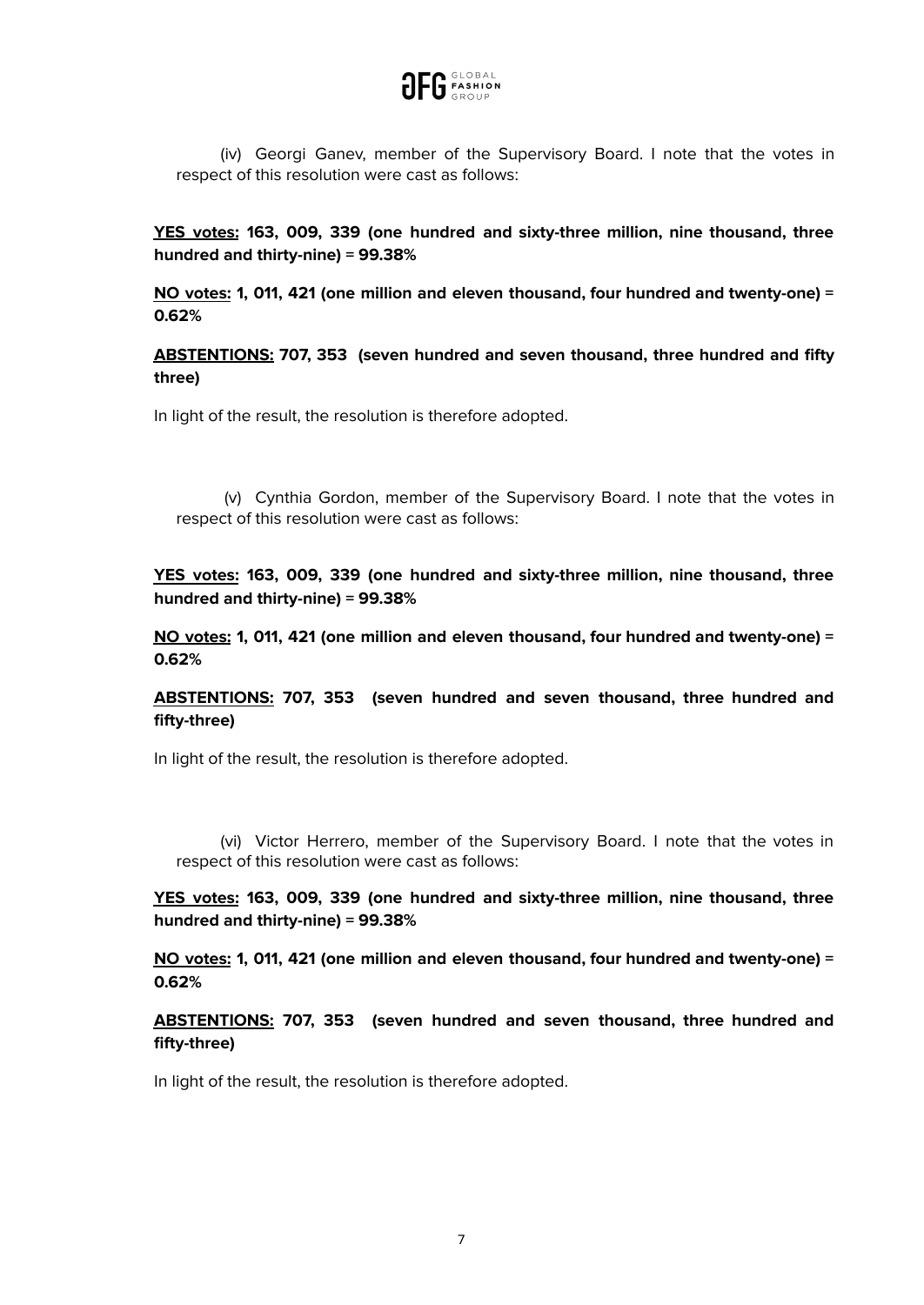

(vii) Carol Shen, member of the Supervisory Board. I note that the votes in respect of this resolution were cast as follows:

**YES votes: 163, 009, 339 (one hundred and sixty-three million, nine thousand, three hundred and thirty-nine) = 99.38%**

**NO votes: 1, 011, 421 (one million and eleven thousand, four hundred and twenty-one) = 0.62%**

**ABSTENTIONS: 707, 353 (seven hundred and seven thousand, three hundred and fifty-three)**

In light of the result, the resolution is therefore adopted.

(viii) Laura Weil, member of the Supervisory Board. I note that the votes in respect of this resolution were cast as follows:

**YES votes: 163, 009, 339 (one hundred and sixty-three million, nine thousand, three hundred and thirty-nine) = 99.38%**

**NO votes: 1, 011, 421 (one million and eleven thousand, four hundred and twenty-one) = 0.62%**

**ABSTENTIONS: 707, 353 (seven hundred and seven thousand, three hundred and fifty-three)**

In light of the result, the resolution is therefore adopted.

(ix) Philipp Povel, member of the Supervisory Board. I note that the votes in respect of this resolution were cast as follows:

**YES votes: 163, 005, 815 (one hundred and sixty-three million, five thousand, eight hundred and fifteen) = 99.37%**

**NO votes: 1, 034, 679 (one million, thirty-four thousand, six hundred and seventy-nine) = 0.63%**

**ABSTENTIONS: 687, 619 (six hundred and eighty-seven thousand, six hundred and nineteen)**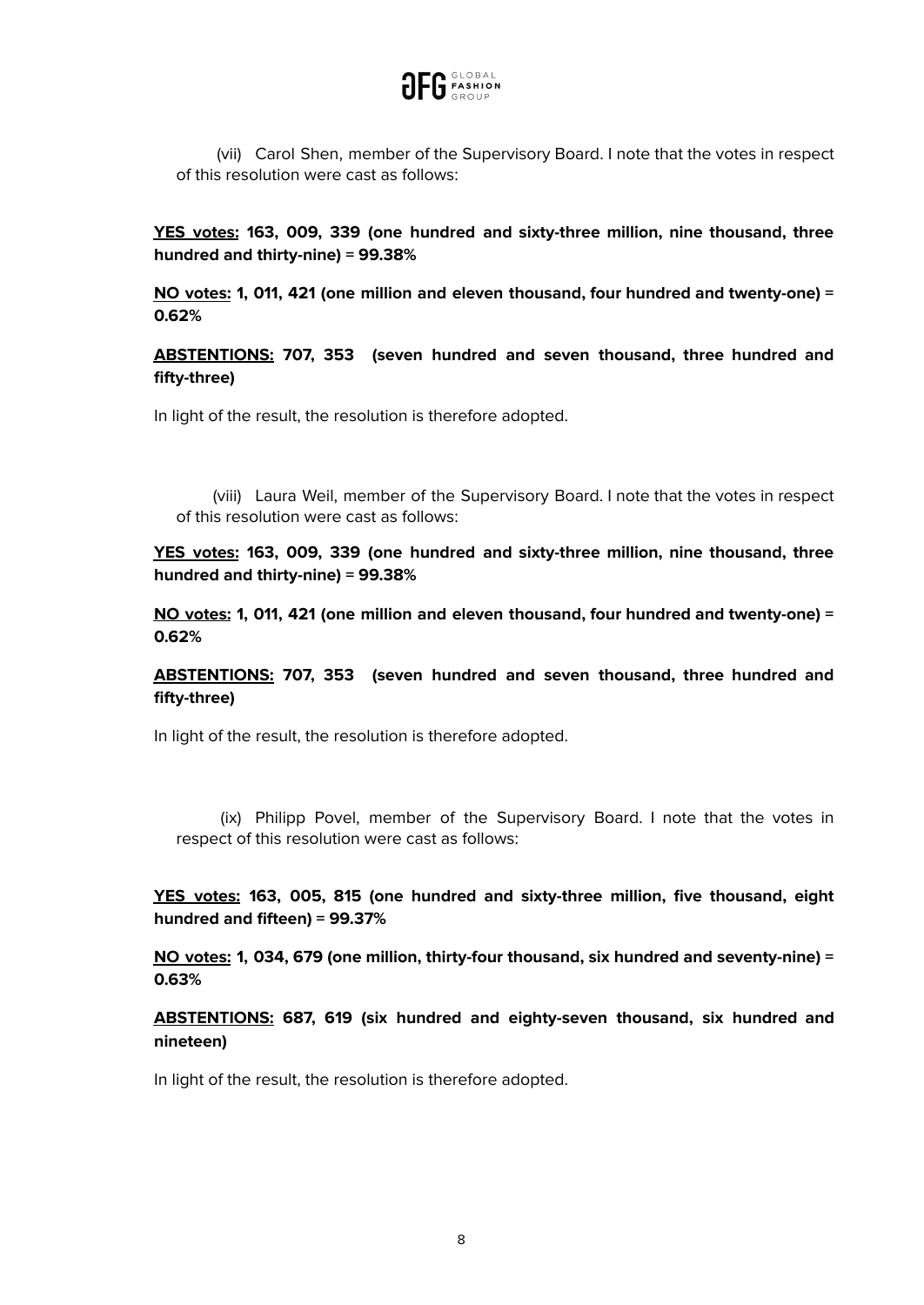

(x) Alexis Babeau, former member of the Supervisory Board. I note that the votes in respect of this resolution were cast as follows:

**YES votes: 163, 009, 339 (one hundred and sixty three million, nine thousand, three hundred and thirty-nine) = 99.38%**

**NO votes: 1, 011, 421 (one million and eleven thousand, four hundred and twenty-one) = 0.62%**

**ABSTENTIONS: 707, 353 (seven hundred and seven thousand, three hundred and fifty-three)**

In light of the result, the resolution is therefore adopted.

## **FIFTEENTH TO NINETEENTH RESOLUTION**

I propose that the general meeting reappoint the following persons to the Supervisory Board, each for a period ending at the general meeting of shareholders resolving on the discharge for the exercise of the Supervisory Board's mandates for the financial year ending on 31 December 2024:

(i) Georgi Ganev. I note that the votes in respect of this resolution were cast as follows:

**YES votes: 157, 900, 309 (one hundred and fifty-seven million, nine hundred thousand, three hundred and nine) = 95.86%**

**NO votes: 6, 827, 538 (six million, eight hundred and twenty-seven thousand, five hundred and thirty-eight) = 4.14%**

## **ABSTENTIONS: 266 (two hundred and sixty-six)**

In light of the result, the resolution is therefore adopted.

(ii) Cynthia Gordon. I note that the votes in respect of this resolution were cast as follows:

**YES votes: 163, 817, 655 (one hundred and sixty-three million, eight hundred and seventeen thousand, six hundred and fifty-five) = 99.45%**

**NO votes: 910, 192 (nine hundred and ten thousand, one hundred and ninety-two) = 0.55%**

# **ABSTENTIONS: 266 (two hundred and sixty-six)**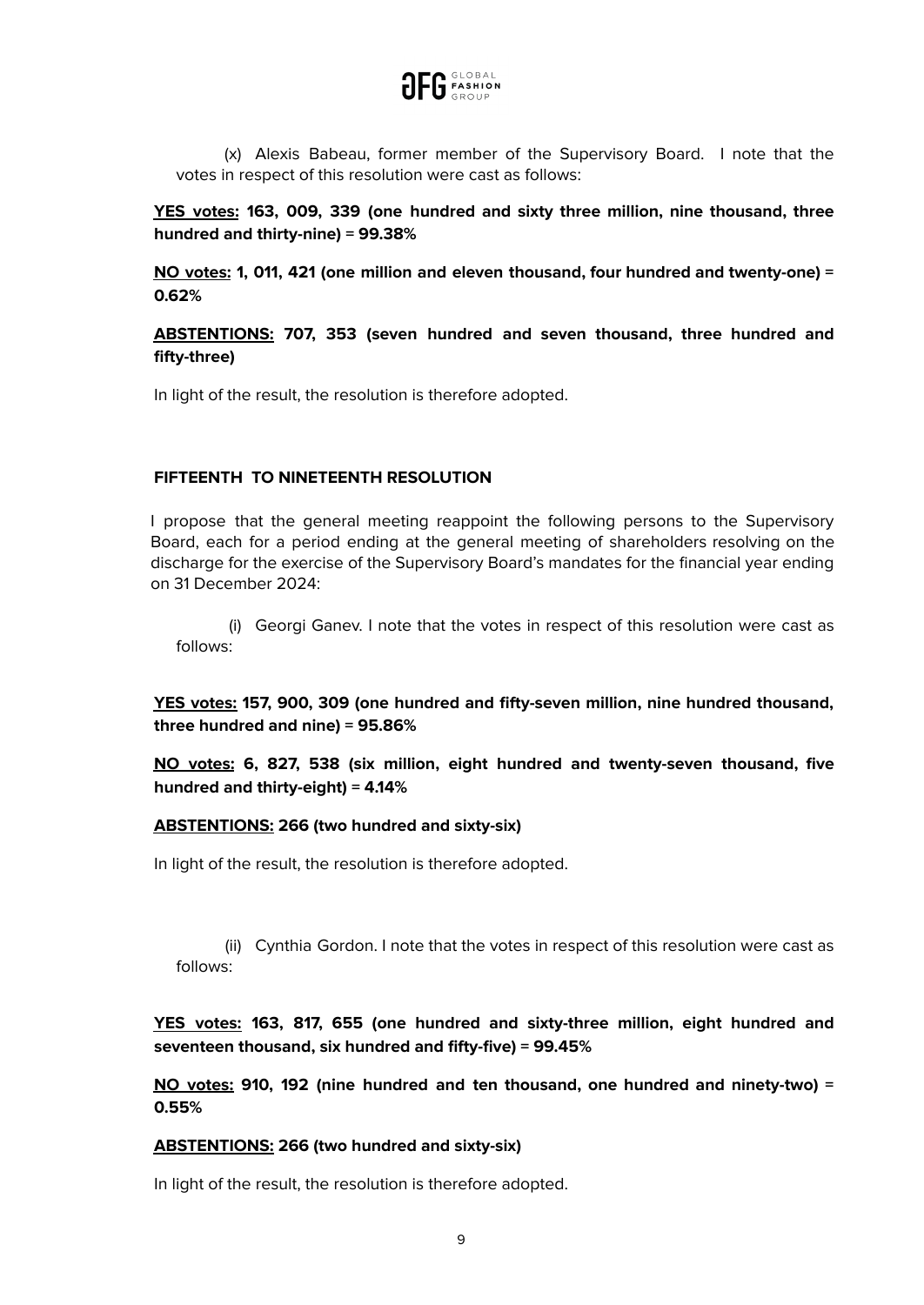

(iii) Victor Herrero. I note that the votes in respect of this resolution were cast as follows:

**YES votes: 153, 492, 715 (one hundred and fifty-three million, four hundred and ninety-two thousand, seven hundred and fifteen) = 93.18%**

**NO votes: 11, 235, 132 (eleven million, two hundred and thirty-five thousand, one hundred and thirty-two) = 6.82%**

#### **ABSTENTIONS: 266 (two hundred and sixty-six)**

In light of the result, the resolution is therefore adopted.

(iv) Carol Shen. I note that the votes in respect of this resolution were cast as follows:

**YES votes: 164, 647, 596 (one hundred and sixty-four million, six hundred and forty-seven thousand, five hundred and ninety-six) = 99.95%**

**NO votes: 80, 251 (eighty thousand, two hundred and fifty-one) = 0.05%**

#### **ABSTENTIONS: 266 (two hundred and sixty-six)**

In light of the result, the resolution is therefore adopted.

(v) Laura Weil. I note that the votes in respect of this resolution were cast as follows:

**YES votes: 164, 647, 596 (one hundred and sixty-four million, six hundred and forty-seven thousand, five hundred and ninety-six) = 99.95%**

**NO votes: 80, 251 (eighty thousand, two hundred and fifty-one) = 0.05%**

#### **ABSTENTIONS: 266 (two hundred and sixty-six)**

In light of the result, the resolution is therefore adopted.

#### **TWENTIETH RESOLUTION**

I propose that the general meeting resolve to renew the mandate of Ernst & Young as independent auditor of the Company for a period ending at the annual general meeting that will be held in the year 2023.

I note that the votes in respect of this resolution were cast as follows: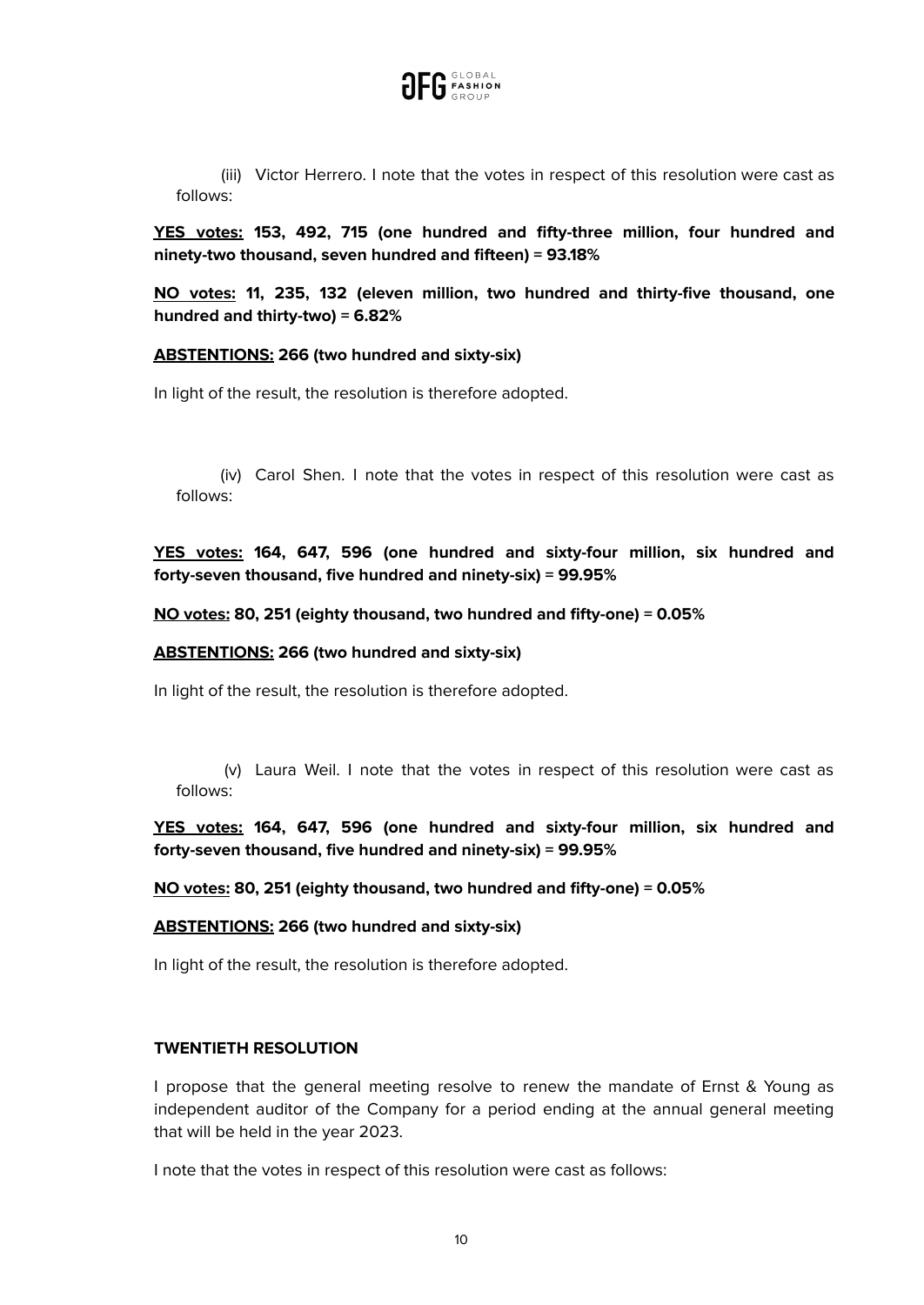

**YES votes: 164, 633, 641 (one hundred and sixty-four million, six hundred and thirty-three thousand, six hundred and forty-one) = 99.94%**

## **NO votes: 94, 206 (ninety-four thousand, two hundred and six) = 0.06%**

## **ABSTENTIONS: 266 (two hundred and sixty-six)**

In light of the result, the resolution is therefore adopted.

# **TWENTY-FIRST RESOLUTION**

I present to the general meeting the remuneration report for the members of the Management Board and the Supervisory Board made available to the shareholders on the Company's website and propose that the general meeting pass an advisory vote on said report following the Management Board's invitation.

I note that the votes in respect of this resolution were cast as follows:

**YES votes: 145, 395, 609 (one hundred and forty-five million, three hundred and ninety-five thousand, six hundred and nine) = 93.61%**

**NO votes: 9, 928, 123 (nine million, nine hundred and twenty-eight thousand, one hundred and twenty-three) = 6.39%**

**ABSTENTIONS: 9, 404, 381 (nine million, four hundred and four thousand, three hundred and eighty-one)**

In light of the result, the resolution is therefore adopted.

## **TWENTY-SECOND RESOLUTION**

I present to the general meeting the revised remuneration policy for the members of the Management Board and the Supervisory Board and propose that the general meeting pass an advisory vote on said report following the Management Board's invitation.

I note that the votes in respect of this resolution were cast as follows:

**YES votes: 145, 354, 751 (one hundred and forty-five million, three hundred and fifty-four thousand, seven hundred and fifty-one) = 93.58%**

**NO votes: 9, 968, 981 (nine million, nine hundred and sixty-eight thousand, nine hundred and eighty-one) = 6.42%**

**ABSTENTIONS: 9, 404, 381 (nine million, four hundred and four thousand, three hundred and eighty-one)**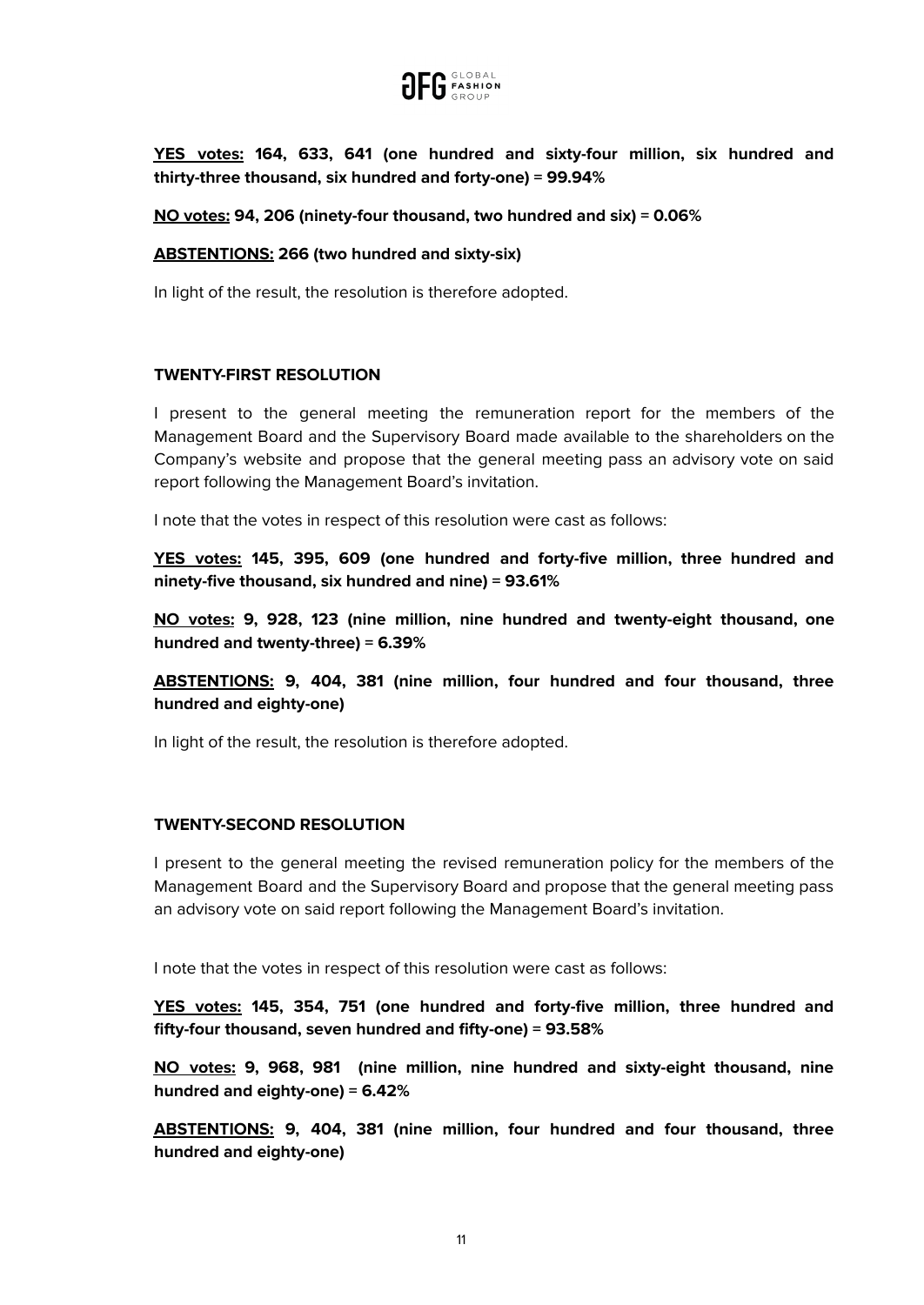

In light of the result, the resolution is therefore adopted.

# **TWENTY-THIRD RESOLUTION**

I propose that the general meeting approve and, to the extent necessary, ratify the remuneration of the Supervisory Board for the financial year ending 31 December 2022, split as follows:

|                  | <b>Supervisory</b><br><b>Board</b>         | Audit<br>Committee | <b>Sustainability</b><br><b>Committee</b> | <b>Nomination</b><br>Committee | Remuneration<br><b>Committee</b> |
|------------------|--------------------------------------------|--------------------|-------------------------------------------|--------------------------------|----------------------------------|
| Chairman         | €40,000<br>(cumulative with<br>Member fee) | €40,000            | €20,000                                   | €10,000                        | €25,000                          |
| Vice<br>Chairman | €10,000<br>(cumulative with<br>Member fee) |                    |                                           |                                | ۰                                |
| Member           | €30,000                                    | €10,000            | €10,000                                   | €5,000                         | €10,000                          |

I note that the votes in respect of this resolution were cast as follows:

**YES votes: 162, 073, 183 (one hundred and sixty-two million, seventy-three thousand, one hundred and eighty-three) = 99.43%**

## **NO votes: 936, 054 (nine hundred and thirty-six thousand, fifty-four) = 0.57%**

# **ABSTENTIONS: 1, 718, 876 (one million, seven hundred and eighteen thousand, eight hundred and seventy-six)**

In light of the result, the resolution is therefore adopted.

# **TWENTY-FOURTH RESOLUTION**

I present to the general meeting and propose that the general meeting approve the special report of the Management Board dated 6 May 2022 with respect to (i) the restatement and renewal of the current authorised capital and the amendment of the Company's authorised capital and (ii) waiving the preferential subscription right of existing shareholders where expressly provided in the special report dated 6 May 2022, and amend articles 6.1 and 6.2 of the articles of association of the Company.

The full text of the special report and the amended articles 6.1 and 6.2 has been made available to the shareholders on the Company's website.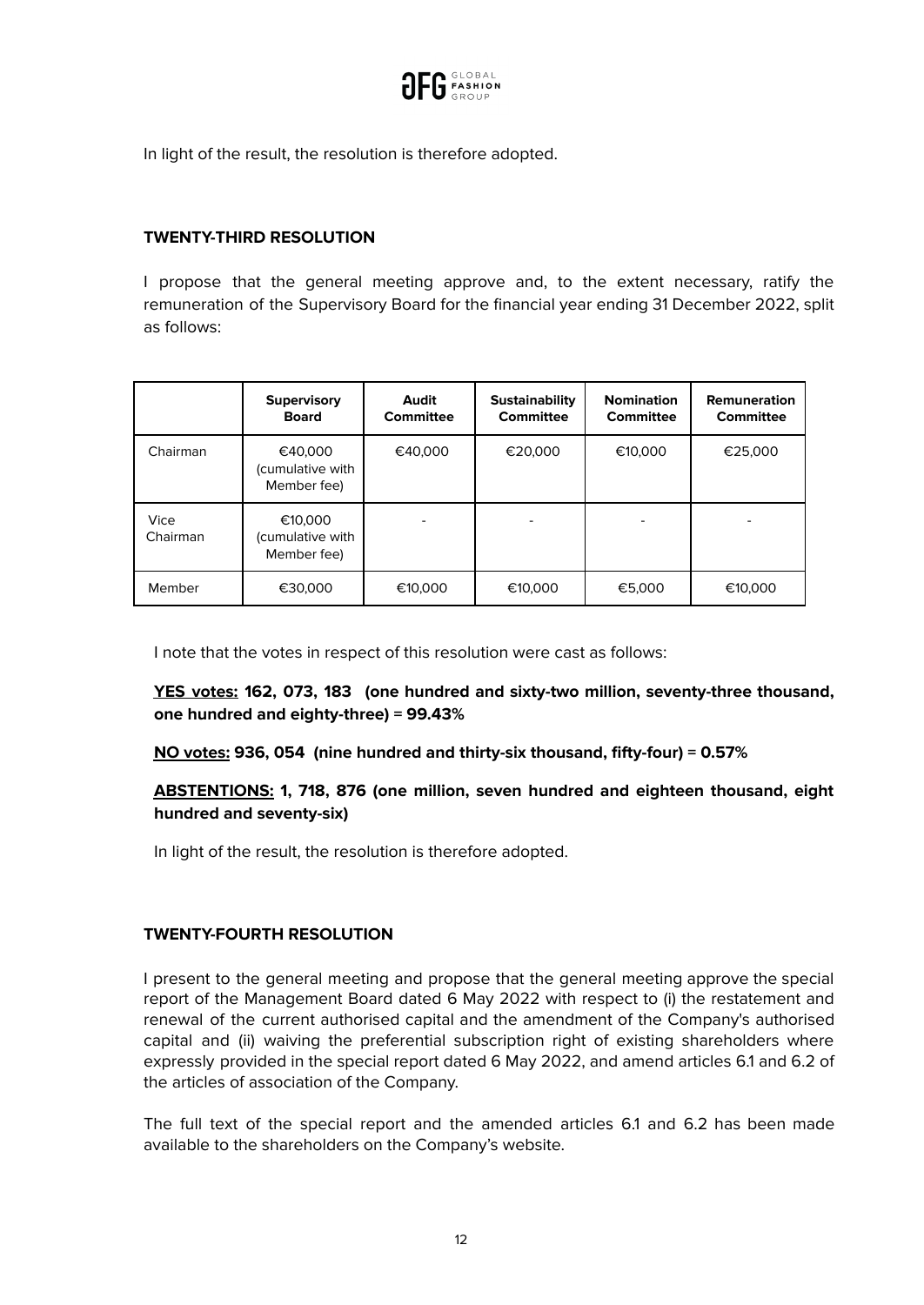

I consequently propose that the general meeting resolve to amend articles 6.1 and 6.2 of the articles of association of the Company as follows:

"6.1 The Company's authorised capital, excluding the issued share capital, is set at two million one hundred ninety one thousand four hundred twenty-three euro and thirty nine cents (EUR 2,191,423.39) represented by two hundred nineteen million one hundred forty-two thousand three hundred thirty nine (219,142,339) common shares having a nominal value of one cent (EUR 0.01) each.

6.2 During a period of five (5) years from the date of any resolutions to create, renew or increase the authorised capital pursuant to this article, the management board with the consent of the supervisory board, is hereby authorised to issue common shares, rights, options, warrants, convertible instruments and other securities, restricted stock units, or other equity-based awards or rights to subscribe to or receive shares or grant rights to convert instruments into shares (whether on a regulated or unregulated market), for contributions in cash and/or in kind or via a conversion of existing reserves, within the limits of the authorised capital to such persons and on such terms as set forth in the special report of the management board dated 6 May 2022 as may be amended from time to time on the authorised capital and specifically to proceed with the issue of up to one hundred twenty-two million seven hundred fifty-seven thousand three hundred thirty nine (122,757,339) common shares without reserving a preferential right to subscribe to the shares issued for the existing shareholders subject to the limitations set forth in the special report of the management board dated 6 May 2022 as may be amended from time to time and it being understood, that any issuance of such instruments will reduce the available authorised capital accordingly."

I note that the votes in respect of this resolution were cast as follows:

**YES votes: 151, 434, 097 (one hundred and fifty-one million, four hundred and thirty-four thousand and ninety-seven) = 91.93%**

**NO votes: 13, 293, 750 (thirteen million, two hundred and ninety-three thousand, seven hundred and fifty) = 8.07%**

## **ABSTENTIONS: 266 (two hundred and sixty-six)**

In light of the result, the resolution is therefore adopted.

This now concludes the presentation of the resolutions and voting results.